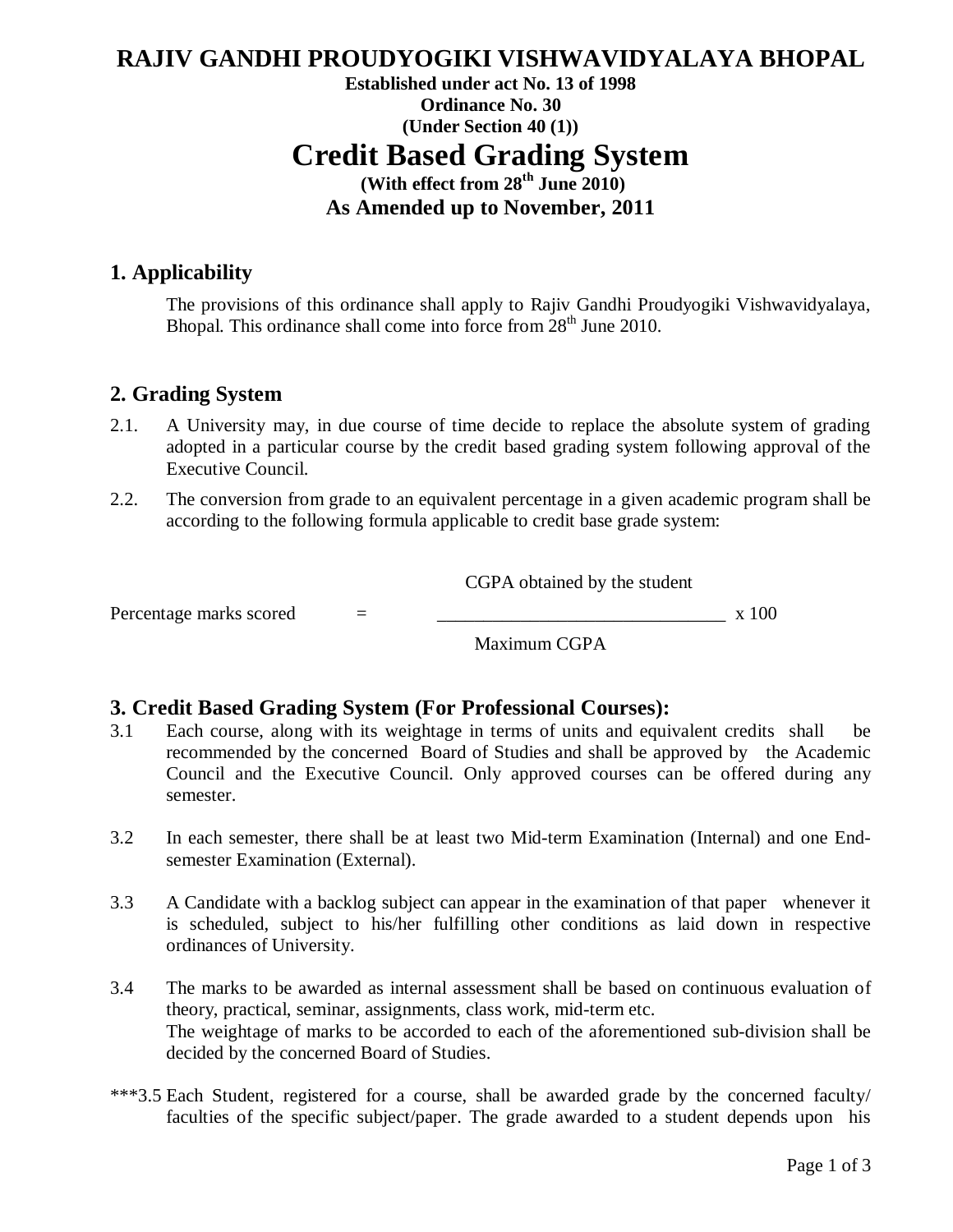performance in various examinations, assignments, laboratory work, Class work, midterm etc. The grades to be used and their numerical equivalents are as follows:

| Grade         | <b>Grade Points</b>    | Description of performance                 |
|---------------|------------------------|--------------------------------------------|
| $A^+$         | $10(91-100)$           | Outstanding                                |
| $\mathbf{A}$  | $9(81-90)$             | Excellent                                  |
| $B^+$         | $8(71-80)$             | Very Good                                  |
| B             | $7(61-70)$             | Good                                       |
| $C^+$         | $6(51-60)$             | Average                                    |
| $\mathcal{C}$ | $5(41-50)$             | Satisfactory                               |
| C             | $5(50 \text{ only})$   | Satisfactory (for M. Pharma.)              |
| $\mathbf C$   | $5(46-50)$             | Satisfactory (for B. Arch.)                |
| D             | $4(40 \text{ only})$   | Marginal (for PG Course except M. Pharma.) |
| D             | $4(31 - 40)$           | Marginal (for UG & Diploma Course)         |
| D             | $4.5(45 \text{ only})$ | Marginal (For B. Arch.)                    |
| F             |                        | Fail                                       |
|               |                        | Incomplete.                                |
| W             |                        | Withdrawal                                 |

#### **Credit Based Grading system**

Minimum Grade Point Required for Promotion in Higher Course shall be 5.0

Rule – The semester grade points average (SGPA) is calculated as follows:-

$$
SGPA = \frac{\sum_{i=1}^{n} c_i p_i}{\sum_{i=1}^{n} c_i}
$$

Where  $C_i$  is the number of credits offered in the  $i^{\text{th}}$  subject of a Semester for which SGPA is to be calculated, Pi is the corresponding grade earned in the i<sup>th</sup> subject and i represents i<sup>th</sup> subject, the semester is having n number of subjects

$$
CGPA = \frac{\sum_{j=1}^{n} SGj NCj}{\sum_{j=1}^{n} NCj}
$$

 $SG_i = SGPA$  earned the j<sup>th</sup> semester.

 $NC_i$  = Total credit allotted to jth semester.

 $j = 1...$  n represents the number of semesters in a given course.

3.6 Student may be awarded grade "I" (Incomplete) in courses, if he has missed a minor part of the course requirement, but has done all other parts satisfactorily. A student is not entitled for "I" grade simply because he has failed to appear in some examinations. Minor in this context shall imply tutorial/assignment or any other class work defined by the University as minor from time to time. An "I" Grade cannot be given for research units. An "I" grade award to